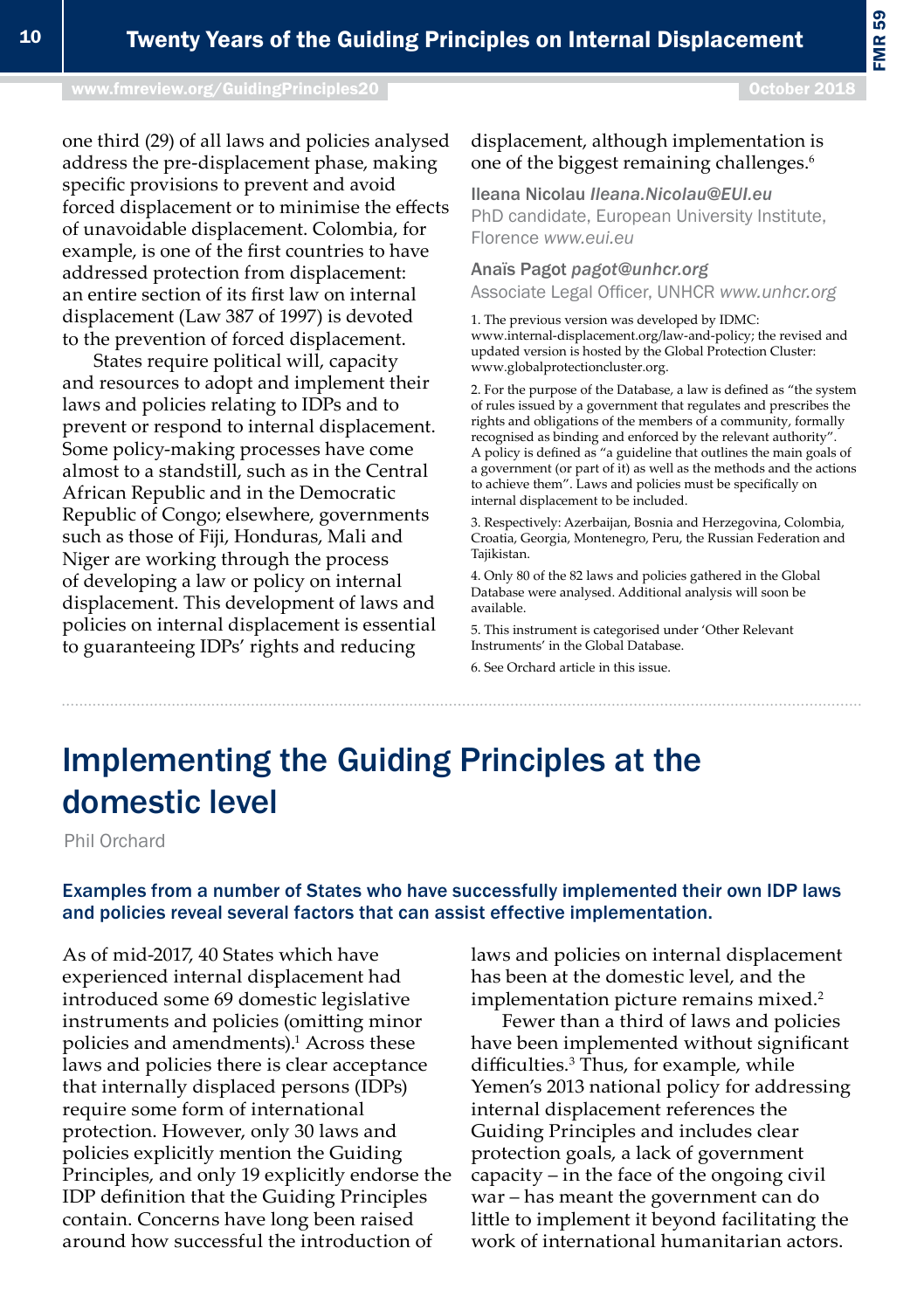Eleven of the laws or policies have never been implemented at all, either remaining in draft form for years (like the Government of the Democratic Republic of Congo's draft IDP law of 2014, which is stalled at the review stage) or simply reflecting aspirational claims which a government was unable or unwilling to follow. In Nepal, for example, strong initial commitments by the government following the 2006 ceasefire led to the introduction of an IDP policy hailed as comprehensive by the international community. However, it has never been formally approved by the Nepalese Cabinet who, it has been suggested, "lacked political will" to take action on the issue.<sup>4</sup>

In other cases, previously robust policies are allowed to falter. Thus, while Burundi had established a series of measures to assist IDPs following the end of the civil war in 2000 (measures which have met with varying success), in the past three years the government has done nothing to respond to new IDP flows triggered by escalating violence and by gross human rights violations by the government.<sup>5</sup>

In some cases, there are failures in implementing aspects of a law or policy. The Government of Iraq's 2008 National Policy on Displacement outlines support for varied durable solutions for IDPs, including return, local integration, and resettlement, but there are reports of coercion and forcible returns.<sup>6</sup> In Ukraine, the IDP registration process remains problematic in spite of international concerns and requires IDPs to constantly confirm their actual place of residence.

#### **Why does implementation fail?**

There are three explanations for the failure of implementation. The first is where a government commits to the norms embodied within the Guiding Principles but is unable to move forward in the implementation process. This may be due to a lack of State capacity, whereby the government lacks the necessary financial, practical and symbolic resources, and may also occur due to domestic opposition from within and outside the government.

The second reason for implementation failure is where governments driven primarily by reputational concerns decide to make a strategic rhetorical commitment to the Guiding Principles but have no plan to follow through on implementation.

Finally, States may be responding to advocacy efforts from international and non-governmental organisations. This external institutional engagement may persuade governments to create policies or laws where they otherwise may not have taken action; without further pressure, however, there will be little follow-through implementation.

Unfortunately, the involvement of international actors in the drawing up of laws and policies does not appear to make a significant difference to their implementation. Actors including the UN Refugee Agency (UNHCR) and the Norwegian Refugee Council (NRC) have been involved in the drafting process of 33 of these laws and policies. Such efforts have a record of producing the strongest policies on paper, most closely reflecting the Guiding Principles, yet here, too, the implementation picture is less clear. Only 13 of the 33 laws and policies drafted with such assistance have been robustly implemented and an equal number have had significant implementation difficulties. Seven have not been implemented at all.

For example, Afghanistan's 2013 National Policy on Internally Displaced Persons was described as a landmark instrument which established a comprehensive framework of rights for IDPs.<sup>7</sup> In drafting the policy the government was assisted by a range of international actors including UNHCR, the UN Office for the Coordination of Humanitarian Affairs, NRC and the UN Migration Agency (IOM), yet its implementation has been very problematic for three reasons. Most critical is the ongoing Taliban insurgency. At the same time, however, the Ministry of Refugees and Repatriation, tasked with leading policy implementation, lacks resources, capacity and political clout. Finally, while many